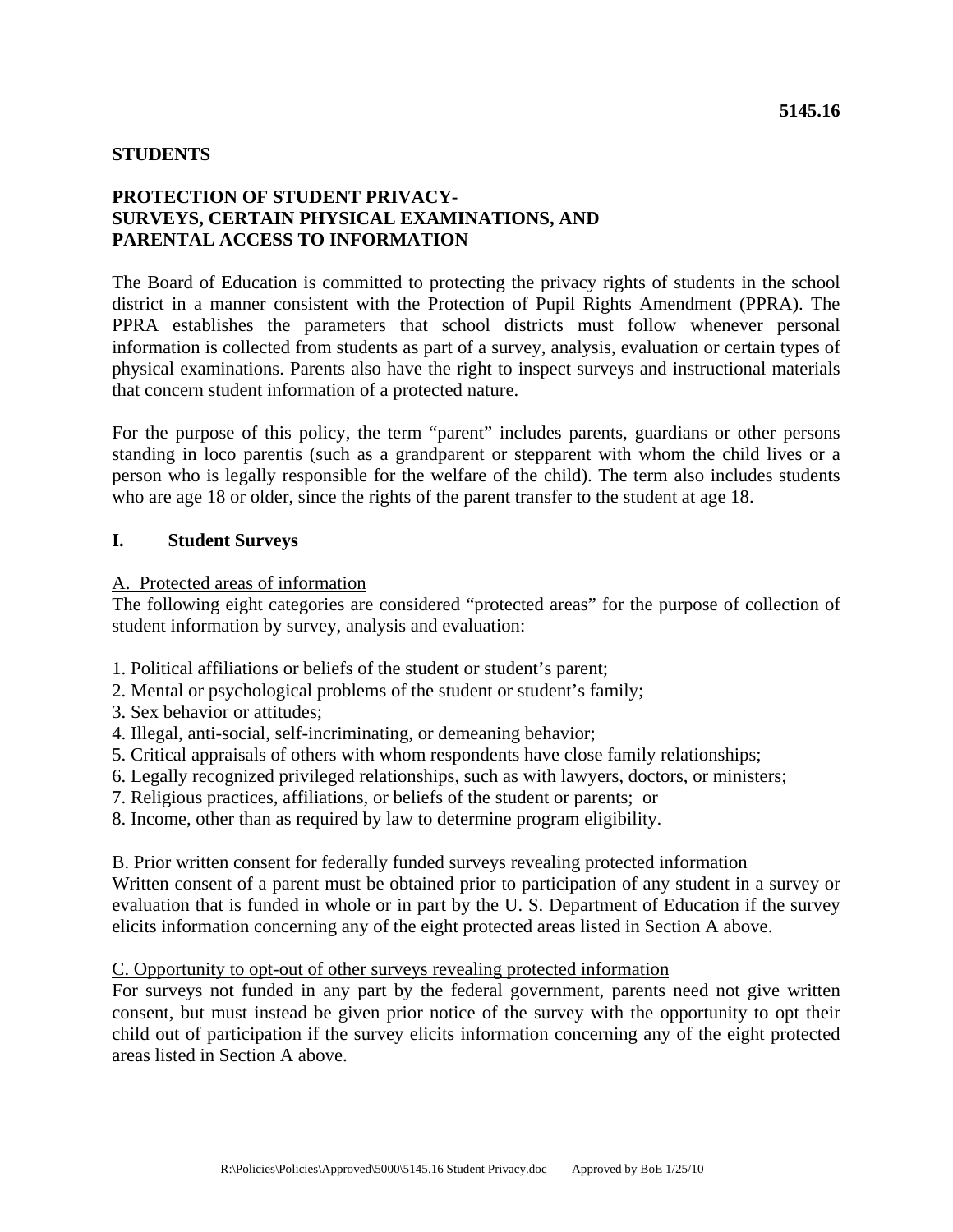# **II. Collection of student information for marketing purposes**

# A. Opportunity to opt-out of marketing surveys or data collection

The school district shall offer parents the opportunity to opt their child out of activities involving the collection, disclosure, or use of personal information collected from students for the purpose of marketing or for selling that information, or otherwise providing that information to others for that purpose. "Personal information" is defined as individually identifiable information including: 1) a student's or parent's first and last name; 2) a home or other physical address, 3) a telephone number; or 4) a social security number.

## B. Exceptions

The requirements concerning these activities do not apply to the collection, disclosure, or use of personal information collected from students for the exclusive purpose of developing, evaluating, or providing educational products or services for or to students or educational institutions, such as the following:

- 1. College or other postsecondary education recruitment, or military recruitment;
- 2. Book clubs, magazines, and programs providing access to low-cost literary products;
- 3. Curriculum and instructional materials used by elementary schools and secondary schools;
- 4. Tests and assessments used by elementary schools and secondary schools to provide cognitive; evaluative, diagnostic, clinical, aptitude, or achievement information about students;
- 5. The sale by students of products or services to raise funds for school-related or education-related activities; and
- 6. Student recognition programs.

## **III. Administration of Physical Examinations and Screenings**

## A. Opportunity to opt-out of certain physical examinations

The school district shall offer an opportunity for parents to opt their child out of participating in any non-emergency, invasive physical examination or screening that is: 1) required as a condition of attendance; 2) administered by the school and scheduled by the school in advance; and 3) not necessary to protect the immediate health and safety of the student, or of other students. An "invasive physical examination" is defined as any medical examination that involves the exposure of private body parts, or any act during such examination that includes incision, insertion or injection into the body, but does not include a hearing, vision, or scoliosis screening.

## B. Exceptions

This provision does not apply to any physical examination or screening that is permitted or required by State law, including physical examinations or screening permitted without parental notification.

# **IV. Parental Access to Information**